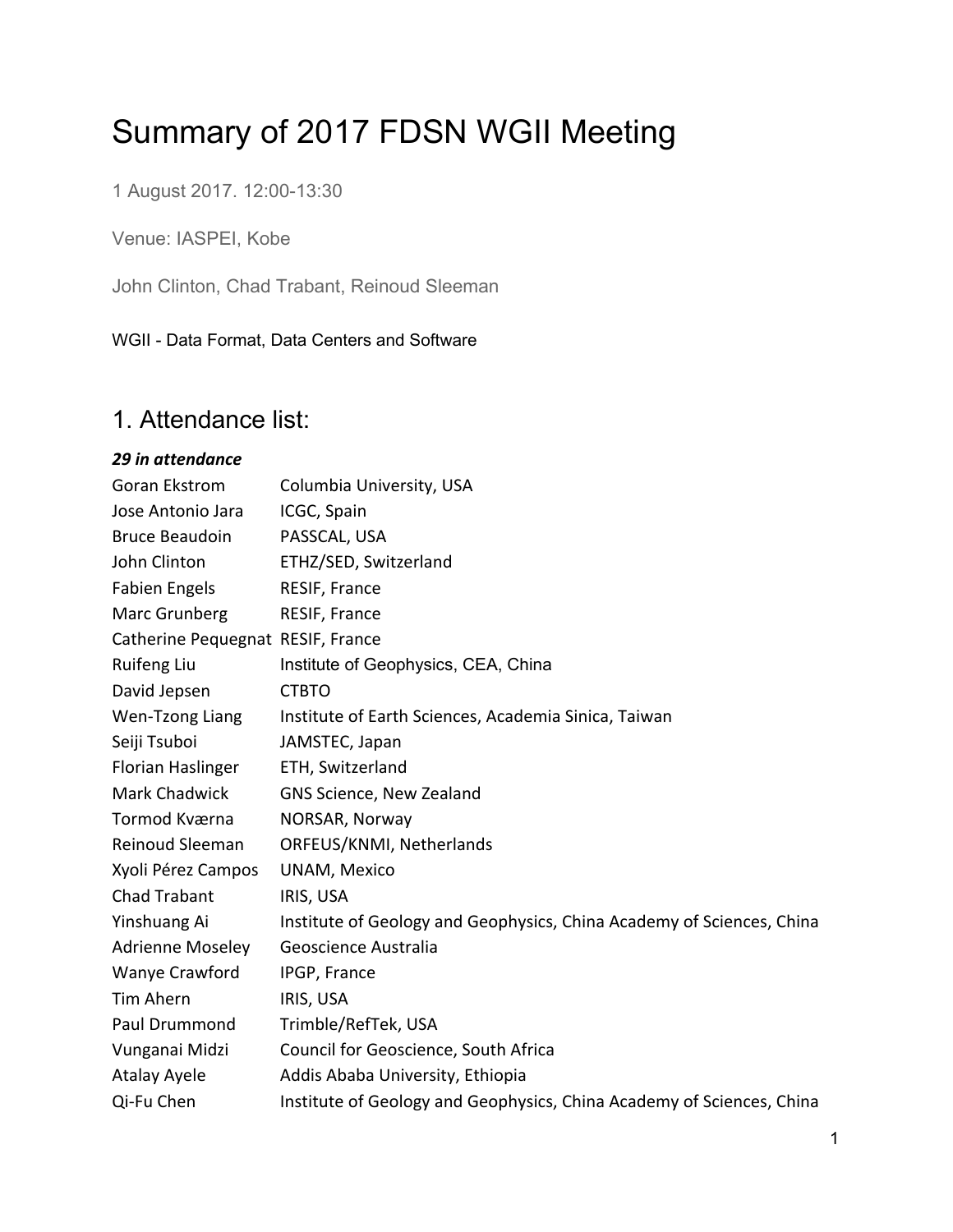Peter Voss GEUS, Denmark Michelle Grobbelaar Council for Geoscience, South Africa Ulubey Ceken AFAD, Turkey Eren TepengurAFAD, Turkey

#### **Reinoud Sleeman chairman**

## 2. Agenda:

• StationXML

pending issues, often very limited response; minor revisions vs major revision

• OBS White Paper Metadata (Wayne Crawford)

proposal to define standards for OBS (data, metadata, processing) and align these with FDSN standards

• Quality Control

proposal to define standard metrics of basic parameters - status

• Future of miniSEED (Next Generation format)

## 3. Discussion / Action Items:

#### StationXML

- Acceptance by WG2 to release a minor version update of StationXML (includes all accepted changes, e.g. DOI):
	- Persistent identifier element addition to [StationXML](http://www.fdsn.org/message-center/thread/180/#m-332)
	- Unify [response](http://www.fdsn.org/message-center/thread/115) elements
	- Allow the [Station::CreationDate](http://www.fdsn.org/message-center/thread/113/) element to be optional
	- Use xs:double type instead of xs:decimal type for [ApproximationLowerBound](http://www.fdsn.org/message-center/thread/113/)
	- Include data [availability](http://www.fdsn.org/message-center/thread/113/) elements described in the [fdsn-station+availability-1.0.xsd](http://www.fdsn.org/message-center/thread/113/) extension schema as optional elements of the main [schema.](http://www.fdsn.org/message-center/thread/113/)
	- Remove Storage Format from [Channel](http://www.fdsn.org/message-center/thread/193/)
	- No more than one <Agency> element is permitted within [<Operator>](http://www.fdsn.org/message-center/thread/272/)
	- Force UTC times in the [StationXML](http://www.fdsn.org/message-center/thread/464/) being marked as UTC
- Acceptance by WG2 to work on a major revision of StationXML related to future developments of mini-SEED.

#### **OBS**

• During the discussion it was clear there was consensus that the current OBS proposal is not ready to adopt within StationXML. Many open questions remain, eg how to handle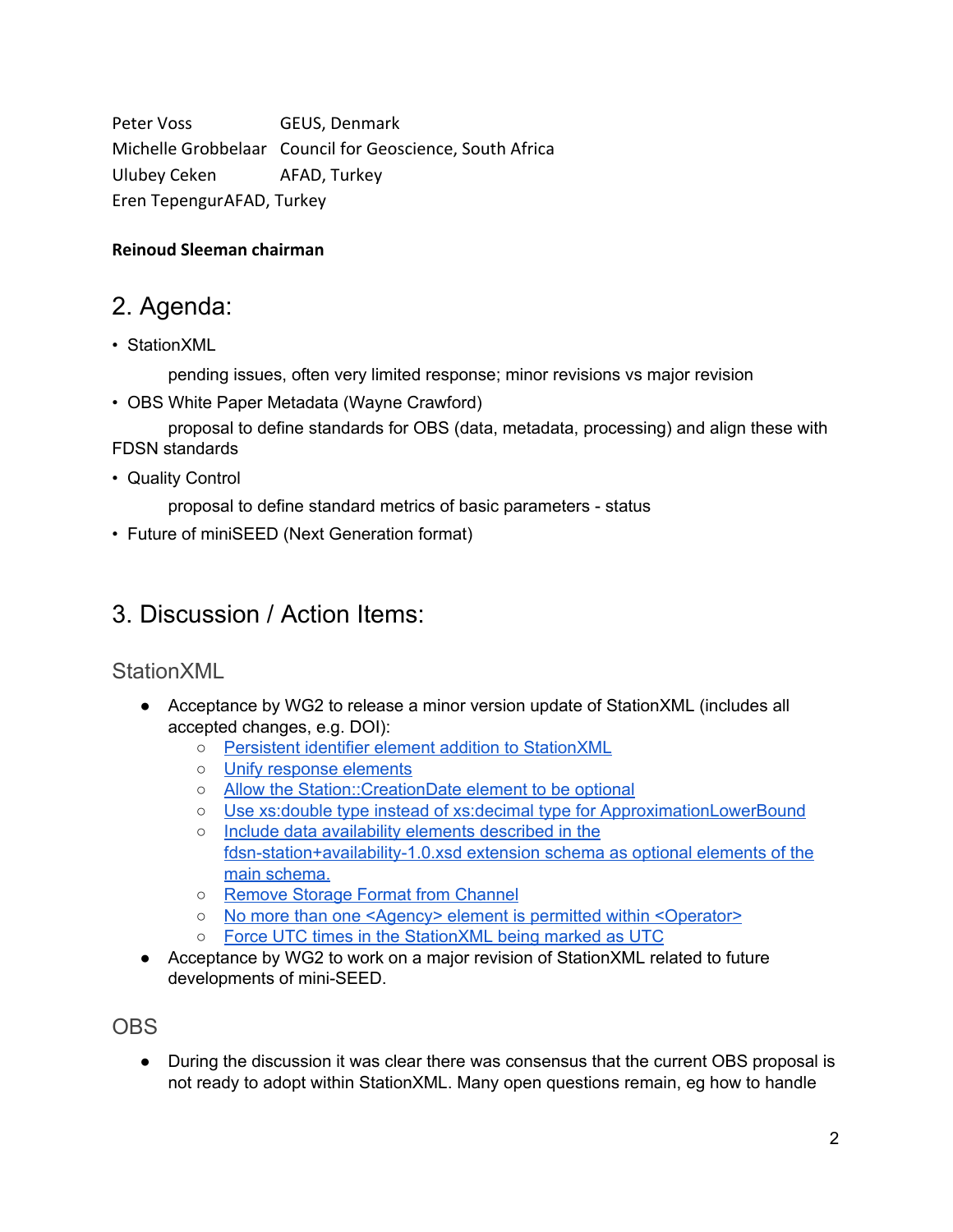drifts in timing (provide raw uncorrected data, or only corrected data using an (as yet not known) approved correction algorithm) and position.

- Recommendation by WG2 to involve OBS community in on-going discussions regarding the development of StationXML.
- Two specific items were discussed regarding miniSEED (later presented in detail in the WG5 meeting): the need for a high resolution sampling rate and the concept of a flag to identify data that is known to have a linear clock drift. These should be considered in next generation miniSEED developments.

#### Quality Control

- Shortly before the meeting, the EIDA QC document was sent to IRIS and feedback was requested from IRIS DMC. The DMC indicated that was not sufficient time to review the document, though if there were no significant changes from the previous version then they believe the definitions are consistent between EIDA and IRIS.
- EIDA and IRIS-DMC are (most likely) consistent in definitions and will deploy further testing by running implemented metrics on similar dataset
- It is expected that these QC parameters can be agreed as FDSN standard using mailing list within some months.

### Future of mini-SEED

- IRIS stress there is an urgent need for a new format that better can support large N experiments, as well as other emerging needs (processed and synthetic datasets, non-seismic datasets). The existing MSEED2 has severe limitations on the number of available network, station, channel and location codes. A new version, MSEED3, needs to be developed to support support these already existing projects.
- The existing pace of developments (meetings, white paper) are moving too slowly from IRIS perspective. IRIS will begin developing and implementing a new miniSEED version that will meet its needs. IRIS will continue to accept positive input to improve the design and implementation.
- WG2 agrees to continue working on the Development Requirements Document/List of the new format. In an effort to ensure FDSN consensus regarding MSEED3 developments, the new chair and vice-chair will take over the white paper process, attempting to achieve consensus on a tighter list of recommendations, accelerated timeline, and shortened number of possible solutions.
- MSEED3 will be used for projects that requires the new format, expected within 1-2 years.
- MSEED3 should be supported via the standard FDSN services (implications on the services expected (WG3))
- MSEED2 will continue to remain an accepted FDSN standard
- WG2 recognise that a transition to MSEED3 will require more than just a format definition, it will require also: consistent changes to the station metadata (leading to changes to StationXML or indeed a new metadata format); proper documentation, akin to the MSEED manual, including full update on best practice for naming (Appendix A) reflecting the wider scope for MSEED3; software to convert between MSEED2 and MSEED3 data / metadata and support by a variety of equipment manufacturers and software producers.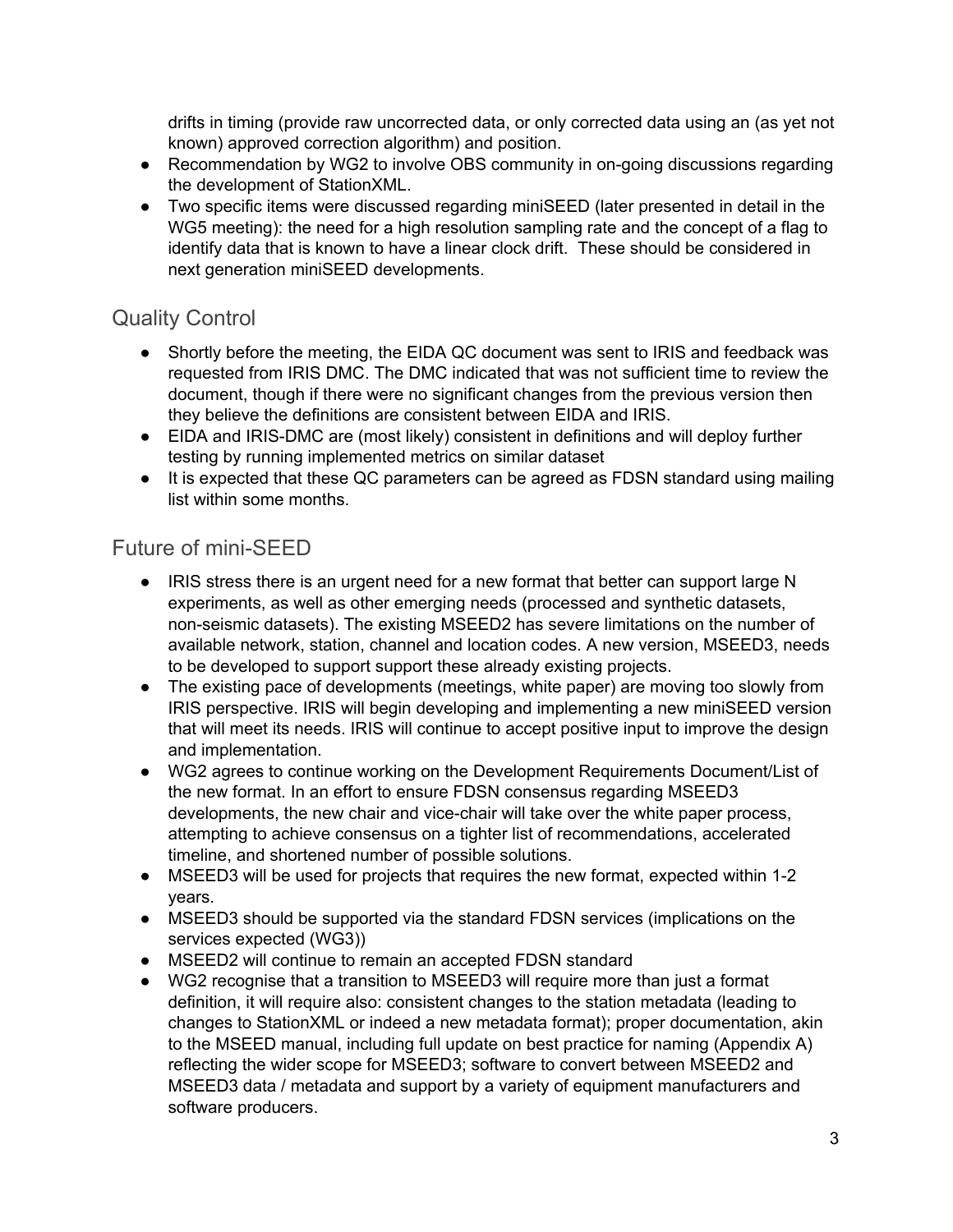## 4. Action items

1) Draft release 1.1 of StationXML with the 8 accepted changes and distributed to the working group for evaluation. Responsible: Trabant

2) Compare quality metrics from common data to verify that there is consistency between the EIDA and IRIS definitions and software.

Responsible: EIDA

3) Compile a list of common requirements for next generation miniSEED Responsible: Clinton and Trabant

## 5. Addendum

The following decisions directly related to WG2 were taken outside the direct meeting:

1/ Reinoud Sleeman is replaced as Chair by John Clinton. Chad Trabant will take over as Vice-Chair. (Approved in FDSN Closing Plenary)

2/ It was agreed that QuakeML should become a format included under the remit of WG2 (decided in FDSN WG3 meeting)

3/ It was requested that WG2 explore standards for data provenance. (recommended in FDSN WG5 meeting)

4/ For all WG's, a plan (see Appendix A) was agreed to prepare for future FDSN meetings. This is only to coordinate efforts in a timely manner in advance of the regular meetings. Of course updates / agreements can be reached via the mailing list outside of the biennial meetings. (Approved in FDSN Closing Plenary)